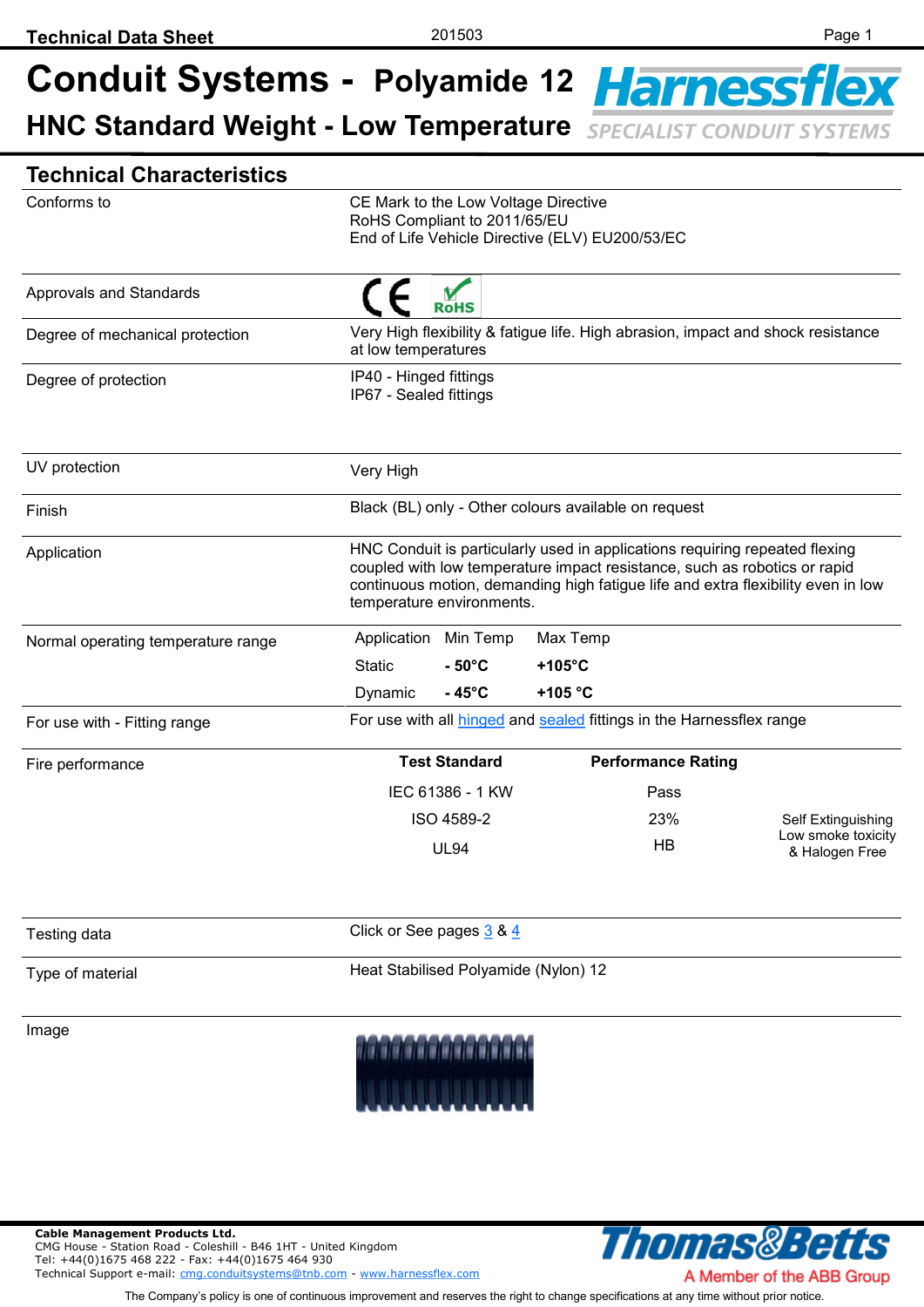#### **Technical & Dimensional Data**

| Part No.                                                      | <b>Conduit Size</b> |      | <b>Dimensions</b>              |                               |                                | <b>Average Weight</b> |           |
|---------------------------------------------------------------|---------------------|------|--------------------------------|-------------------------------|--------------------------------|-----------------------|-----------|
|                                                               | (NC)                | (NW) | (A) Outside<br><b>Diameter</b> | (B) Inside<br><b>Diameter</b> | (C) Min. Bend<br><b>Radius</b> | Reel<br>Length (m)    | (Kg/100m) |
| HNC08                                                         | 08                  | 7.5  | 10.0mm                         | 6.2mm                         | 15mm                           | 50                    | 2.6       |
| <b>HNC12</b>                                                  | 12                  | 10   | 13.0mm                         | 9.9 <sub>mm</sub>             | 25mm                           | 50                    | 3.9       |
| <b>HNC16</b>                                                  | 16                  | 13   | 15.8mm                         | 11.7mm                        | 30mm                           | 50                    | 5.3       |
| <b>HNC20</b>                                                  | 20                  | 17   | 21.2mm                         | 16.6mm                        | 40mm                           | 50                    | 8.4       |
| <b>HNC25</b>                                                  | 25                  | 22   | 25.3mm                         | 21.0mm                        | 45mm                           | 50                    | 13.5      |
| <b>HNC28</b>                                                  | 28                  | 23   | 28.5mm                         | 21.7mm                        | 45mm                           | 50                    | 14.0      |
| <b>HNC32</b>                                                  | 32                  | 29   | 34.5mm                         | 27.7mm                        | 55 <sub>mm</sub>               | 50                    | 17.3      |
| HNC40                                                         | 40                  | 36   | 42.5mm                         | 35.5mm                        | 60mm                           | 25                    | 20.6      |
| <b>HNC50</b>                                                  | 50                  | 48   | 54.5mm                         | 46.6mm                        | 70mm                           | 25                    | 33.0      |
| To order quote part number, colour & reel length, e.g HNC/25m |                     |      |                                |                               |                                |                       |           |





A Member of the ABB Group The Company's policy is one of continuous improvement and reserves the right to change specifications at any time without prior notice.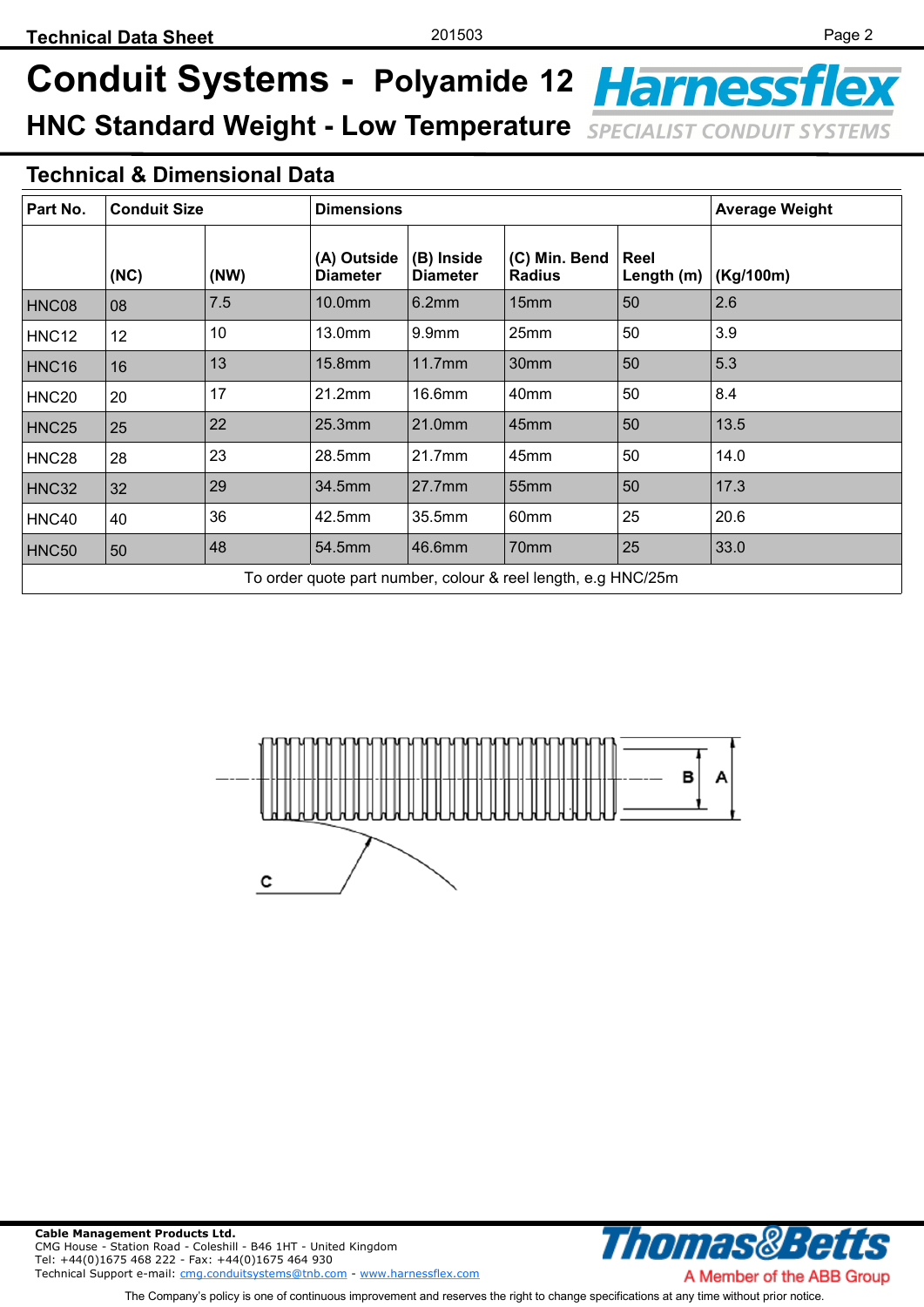#### <span id="page-2-0"></span>**Mechanical Properties**

| <b>Test Type</b>           | Methods / Standards   Requirements |                                      | Value       |
|----------------------------|------------------------------------|--------------------------------------|-------------|
| Crush Strength             | IEC61386-1                         | <25% crush >90% recovery             | >125N       |
| <b>Tensile Strength</b>    | IEC61386-1                         | Fitting Pull off (Hinged Fitting)    | $>120N$     |
| Impact Strength @-25°C     | IEC61386-1                         | No Cracks <20% deformation min value | >20J        |
| Impact Strength @-45°C     | IEC61386-23                        | No Cracks <20% deformation min value | >2J         |
| Dynamic Bend radius @-45°C | IEC61386-23                        | 5000 cycles minimum                  | 6xOD        |
| Dynamic Bend radius @23°C  | IEC61386-23                        | Under IEC61386-23 (Continuous)       | >10,000,000 |

### **Thermal Properties**

| <b>Test Type</b>              | <b>Methods / Standards</b> | Requirements                 | Value            |
|-------------------------------|----------------------------|------------------------------|------------------|
| Minimum Temperature           |                            | <b>Static Permanent Use</b>  | -60 $^{\circ}$ C |
| Minimum Temperature           | IEC61386-23                | Dynamic Use (5000 cycles)    | $-45^{\circ}$ C  |
| Maximum Temperature           |                            | Permanent Use (30,000) Hours | $105^{\circ}$ C  |
| <b>Short Term Temperature</b> |                            | Temporary Use (3,000) Hours  | $120^{\circ}$ C  |
| Cold Bend @-40°C              | NFR13-903                  | 2XOD                         | Pass             |

#### **Chemical Resistance Chart**

|                      | Astm No.1              | Diesel oil              | Methyl Bromide         | Sulphur Dioxide (Gas) |
|----------------------|------------------------|-------------------------|------------------------|-----------------------|
|                      | Astm No.2              | Diethylamine            | <b>MEK</b>             | Sulphuric Acid (10%)  |
| Key:                 | Astm No.3              | Ethanol                 | Nitric Acid (10%)      | Sulphuric Acid (70%)  |
|                      | Acetic Acid (10%)      | Ether                   | Nitric Acid (70%)      | Toluene               |
| Suitable:            | Acetone                | Ethylamine              | Oxalic Acid            | Transformer Oil       |
|                      | Aluminium Chloride     | <b>Ethylene Glycol</b>  | Ozone (Gas)            | 1,1,1-Trichloroethane |
| Limited Suitability: | Aniline                | Ethyl Ethanoate         | Paraffin oil           | Trichloroethylene     |
|                      | Benzaldehyde           | Freon 32                | Petrol                 | Turpentine            |
| Unsuitable :         | Benzene                | Hydrochloric Acid (10%) | Phenol                 | Vegetable Oil         |
|                      | Carbon tetrachloride   | Hydrochloric Acid (36%) | <b>Sea Water</b>       | <b>Vinyl Acetate</b>  |
| Not Tested:          | Chlorine water         | Hydrogen Peroxide (35%) | <b>Silver Nitrate</b>  | Water                 |
|                      | Chloroform             | Hydrogen Peroxide (87%) | Skydrol                | <b>White Spirit</b>   |
|                      | Citric Acid            | Lactic Acid             | Sodium Chloride        | Zinc Chloride         |
|                      | <b>Copper Sulphate</b> | Lubricating oil         | Sodium Hydroxide (10%) |                       |
|                      | Cresol                 | Methanol                | Sodium Hydroxide (60%) |                       |

The information above is given as a guide only and is based on published technical data and experience. The chemical resistance of the above products is dependant on factors such as chemical exposure, concentration of the chemical and temperature. The above chemicals are valid for a temperature of 23°C. Use of the above table is at the users own discretion and risk. Those using it must satisfy themselves that their application presents no health and safety risks. The end user should assess compatibility with their application and contact Thomas & Betts for further information.

ADHERENCE TO THE CURRENT WIRING REGULATIONS BS7671 OR NEC WIRING REGULATIONS (FOR USA) IS STRONGLY ADVISED.

MINIMUM BEND RADIUS FOR FLEXING IS DEPENDANT UPON MINIMUM TEMPERATURE, BENDING FREQUENCY AND CHEMICAL ENVIRONMENT.





The Company's policy is one of continuous improvement and reserves the right to change specifications at any time without prior notice.